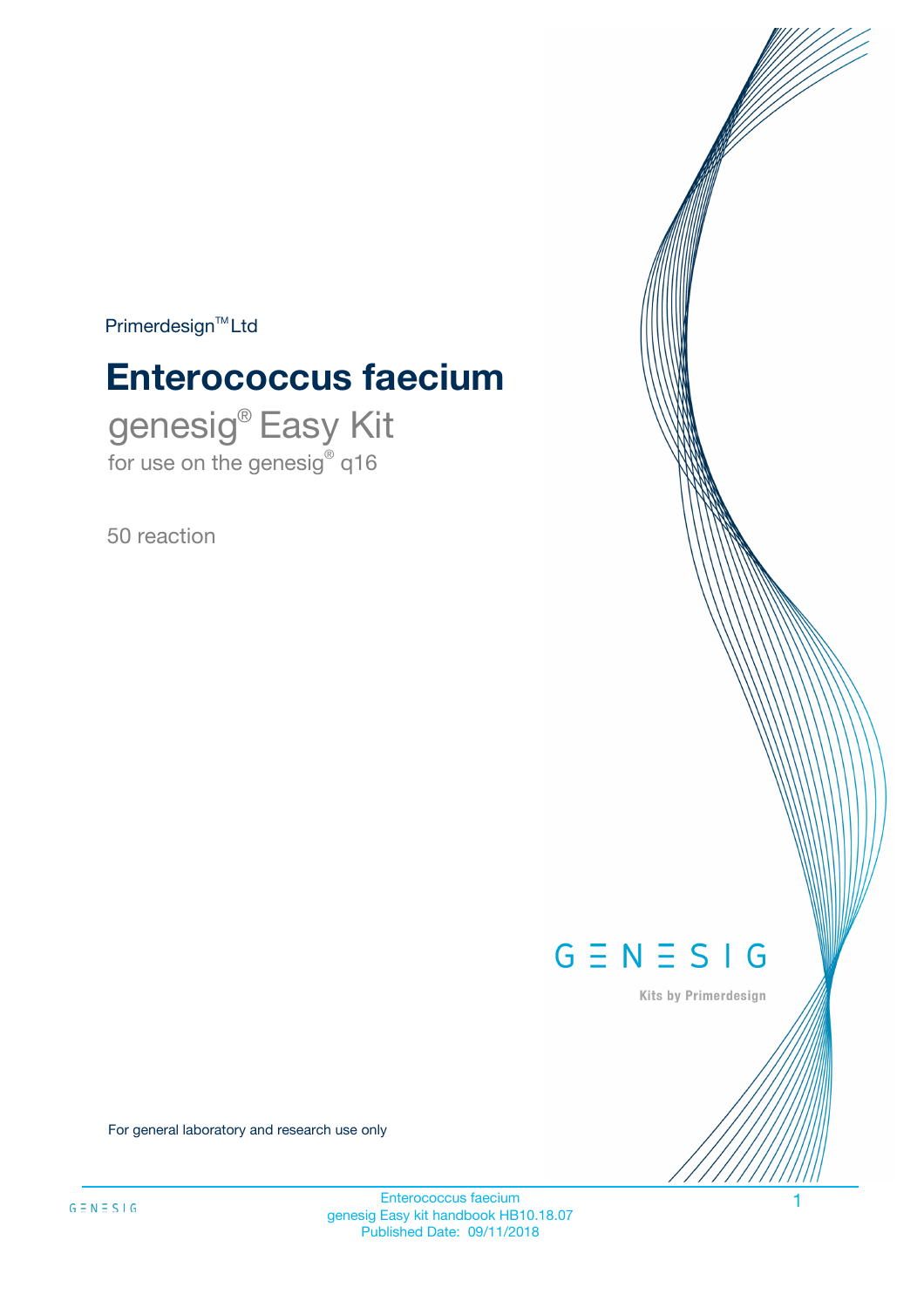# genesig® Easy: at a glance guide

#### **For each DNA test**

| Component              | <b>Volume</b> | Lab-in-a-box pipette |  |
|------------------------|---------------|----------------------|--|
| E.faecium reaction mix | 10 µl         |                      |  |
| <b>Your DNA sample</b> | 10 µl         |                      |  |

#### **For each positive control**

| Component                 | Volume | Lab-in-a-box pipette |  |
|---------------------------|--------|----------------------|--|
| E.faecium reaction mix    | 10 µl  |                      |  |
| Positive control template | 10 µl  |                      |  |

#### **For each negative control**

| Component              | <b>Volume</b>   | Lab-in-a-box pipette |  |
|------------------------|-----------------|----------------------|--|
| E.faecium reaction mix | 10 <sub>µ</sub> |                      |  |
| <u>Water</u>           | 10 <sub>µ</sub> |                      |  |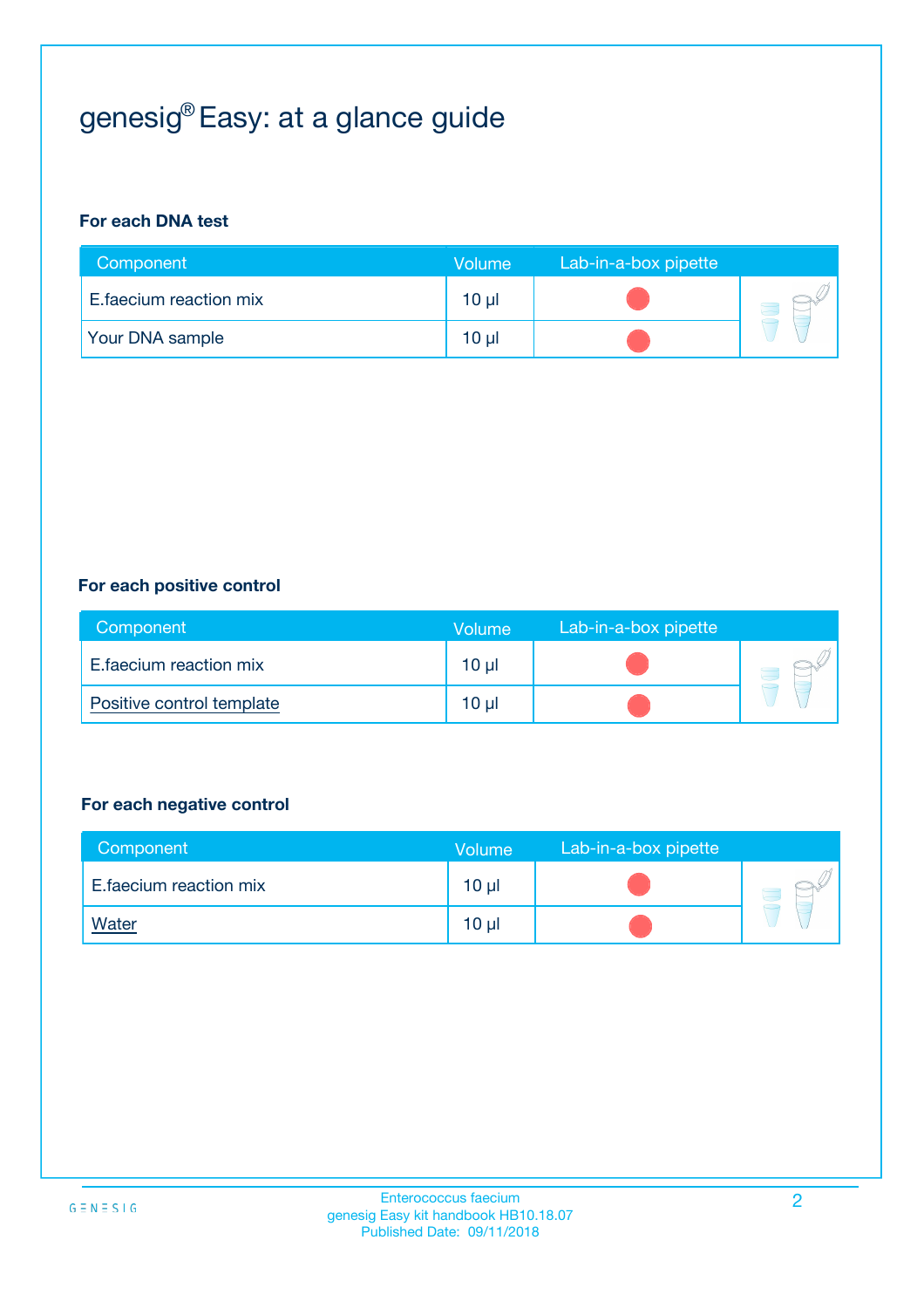# Kit Contents



# Reagents and equipment to be supplied by the user

#### **genesig® q16 instrument**

#### **genesig® Easy Extraction Kit**

This kit is designed to work well with all processes that yield high quality RNA and DNA but the genesig Easy extraction method is recommended for ease of use.

#### **genesig® Lab-In-A-Box**

The genesig Lab-In-A-Box contains all of the pipettes, tips and racks that you will need to use a genesig Easy kit. Alternatively if you already have these components and equipment these can be used instead.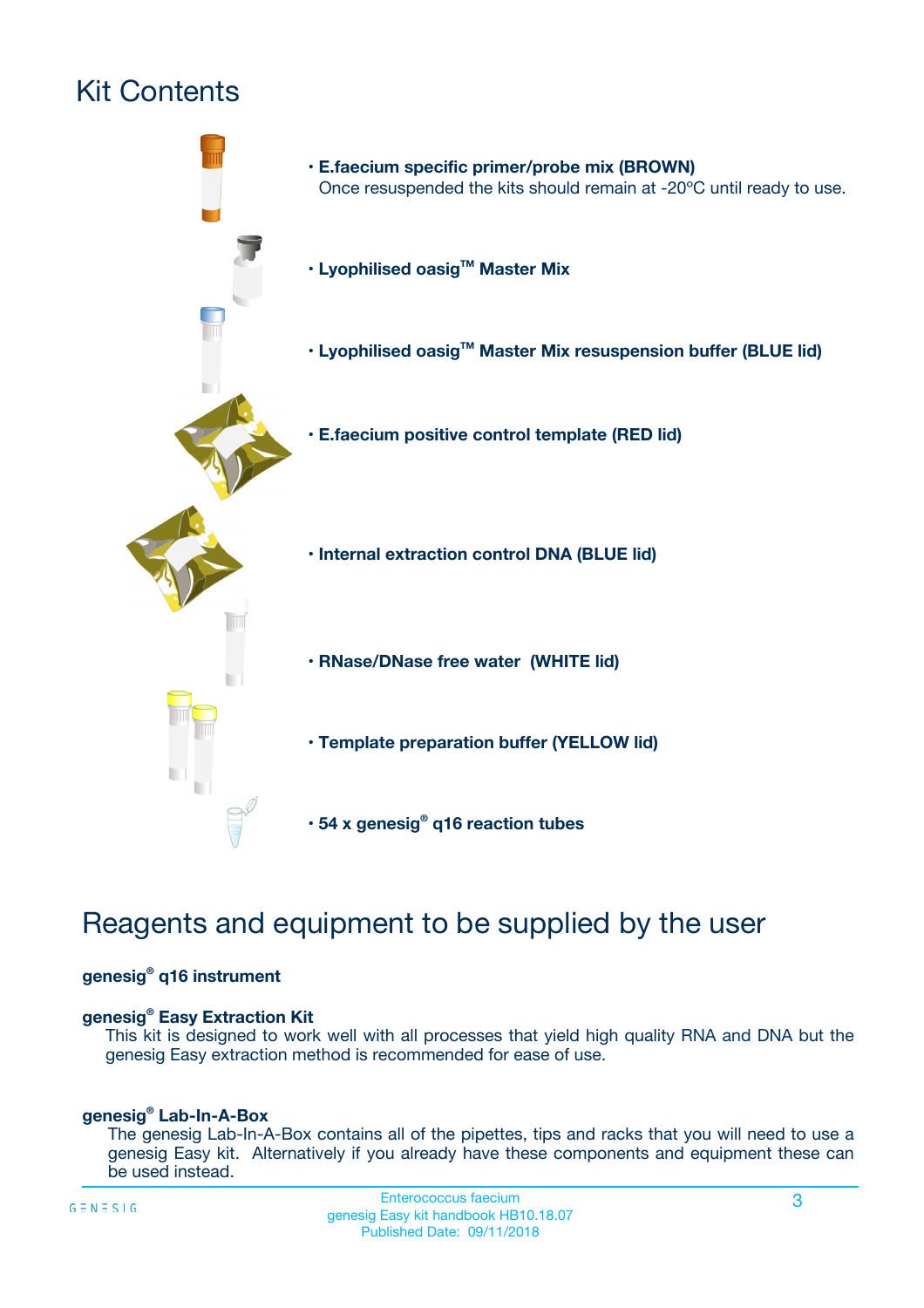# Step-by-step guide

### 1. Create your reaction mix



Use the blue pipette to transfer 500µl**\*** of the oasig Master Mix resuspension buffer into the tube of lyophilised oasig Master Mix and mix well by gently swirling. Then transfer all of that master mix into the brown tube labelled E.faecium primers/probe.

**\***Transfering 525µl of the oasig Master Mix resuspension buffer to your oasig Master Mix (instead of the 500µl recommended above) will enable you to take full advantage of the 50 reactions by accounting for volume losses during pipetting. In order to do so with the genesig Easy fixed volume pipettes use 1x blue, 2x red and 1x grey pipettes to make the total volume. Please be assured that this will not adversely affect the efficiency of the test.

Cap and shake tube to mix. A thorough shake is essential to ensure that all components are resuspended. **Failure to mix well can produce poor kit performance.**

Leave to stand for 5 minutes. Now your reaction mix is ready to use.

Store the reaction mix in the freezer from hereon.

#### Top tip

- Ensure that the reaction mix is mixed thoroughly before each use by shaking.
- **•** Once resuspended do not expose genesig Easy kit to temperatures above -20°C for longer than 30 minutes at a time.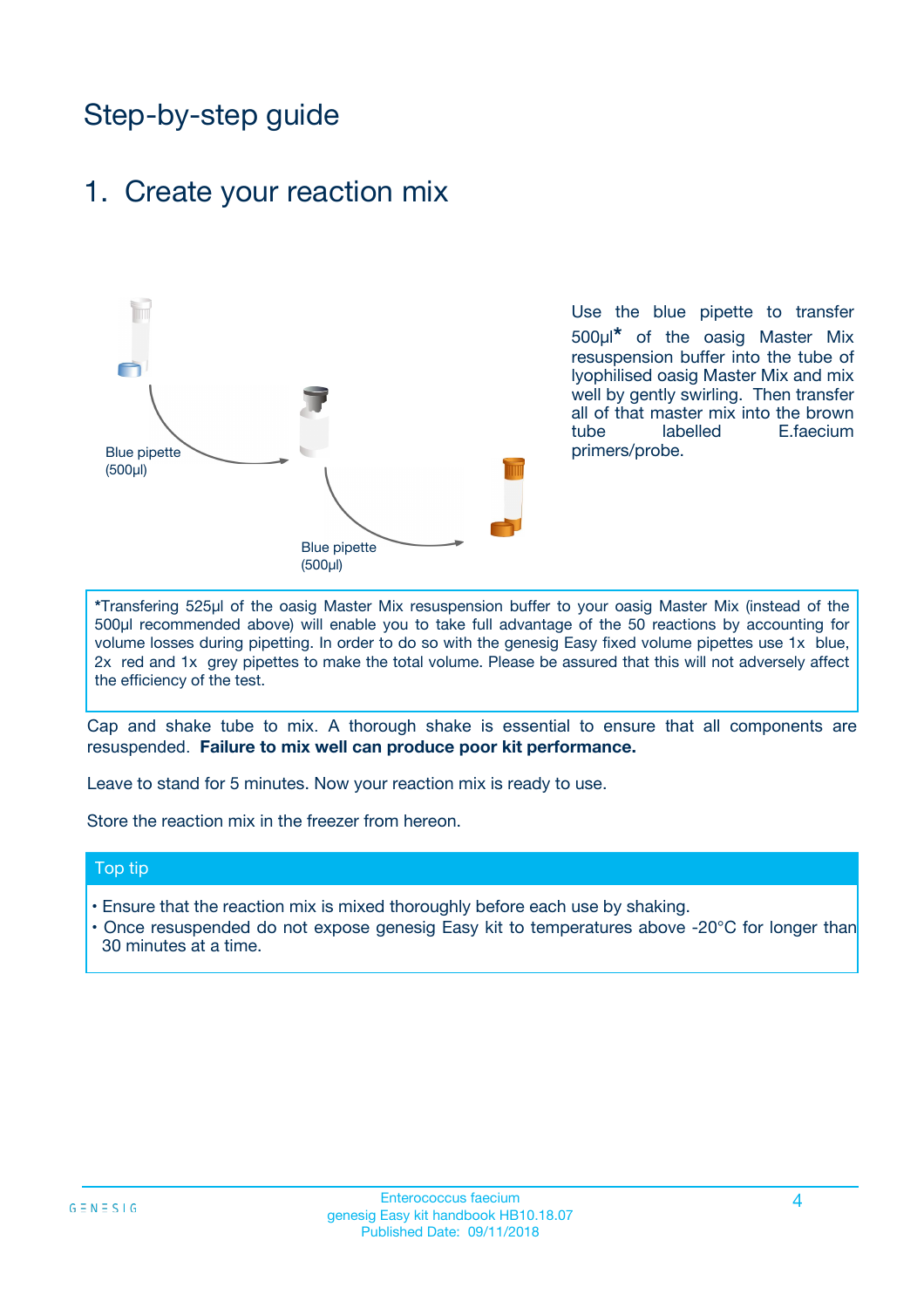# 2. Internal extraction control



Use the blue pipette to transfer 1000µl (2 x 500µl) of template preparation buffer into the Internal Extraction Control DNA tube. Cap and shake tube to mix.

Your kit contains Internal Extraction Control DNA. This is added to your biological sample at the beginning of the DNA extraction process. It is extracted along with the DNA from your target of interest. The q16 will detect the presence of this Internal Extraction Control DNA at the same time as your target. This is the ideal way to show that your DNA extraction process has been **successful.** 

#### **If you are using an alternative extraction kit:**

Use the red pipette to transfer 10µl of Internal Extraction Control DNA to your sample **after** the lysis buffer has been added then follow the rest of the extraction protocol.

#### **If you are using samples that have already been extracted:**

Use the grey pipette to transfer 5µl of Internal Extraction Control DNA to your extracted sample.

## 3. Add reaction mix to all reaction tubes



For every reaction to be run, use the red pipette to add 10µl of your E.faecium reaction mix to every tube.

#### Top tip

- Always pipette the reaction mix directly into the bottom of the tube.
- You can label the tube lids to aid your reaction setup but avoid labelling tube sides.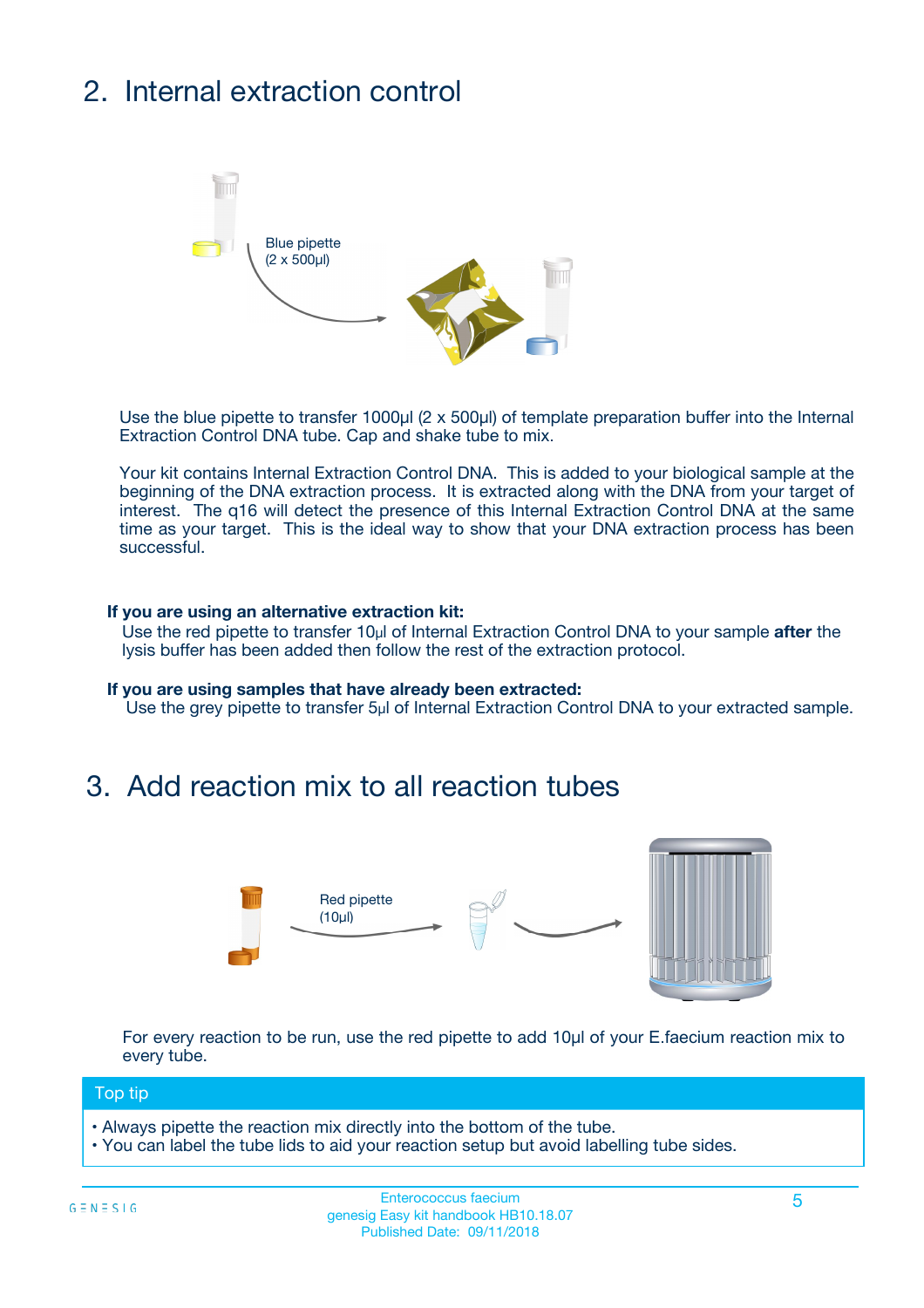## 4. Negative control



For each test you will require a negative control. Instead of DNA, water is used. This sample should typically prove negative thus proving that all of your positive samples really are positive.

To create a negative control reaction simply use the red pipette to add 10µl of the water to the required reaction tubes. Close these tubes after adding the water.

Because some genesig kit targets are common in the environment you may occasionally see a "late" signal in the negative control. The q16 software will take this into account accordingly.

#### Top tip

**•** Always add the water to the side of the tube to reduce the introduction of bubbles.

### 5. Set up a test



For each sample you wish to analyse, use the red pipette to add 10µl of your DNA sample to the required reaction tubes. Close these tubes after adding the sample. Always change pipette tips between samples.

#### Top tip

**•** Always add the DNA sample to the side of the tube to reduce the introduction of bubbles.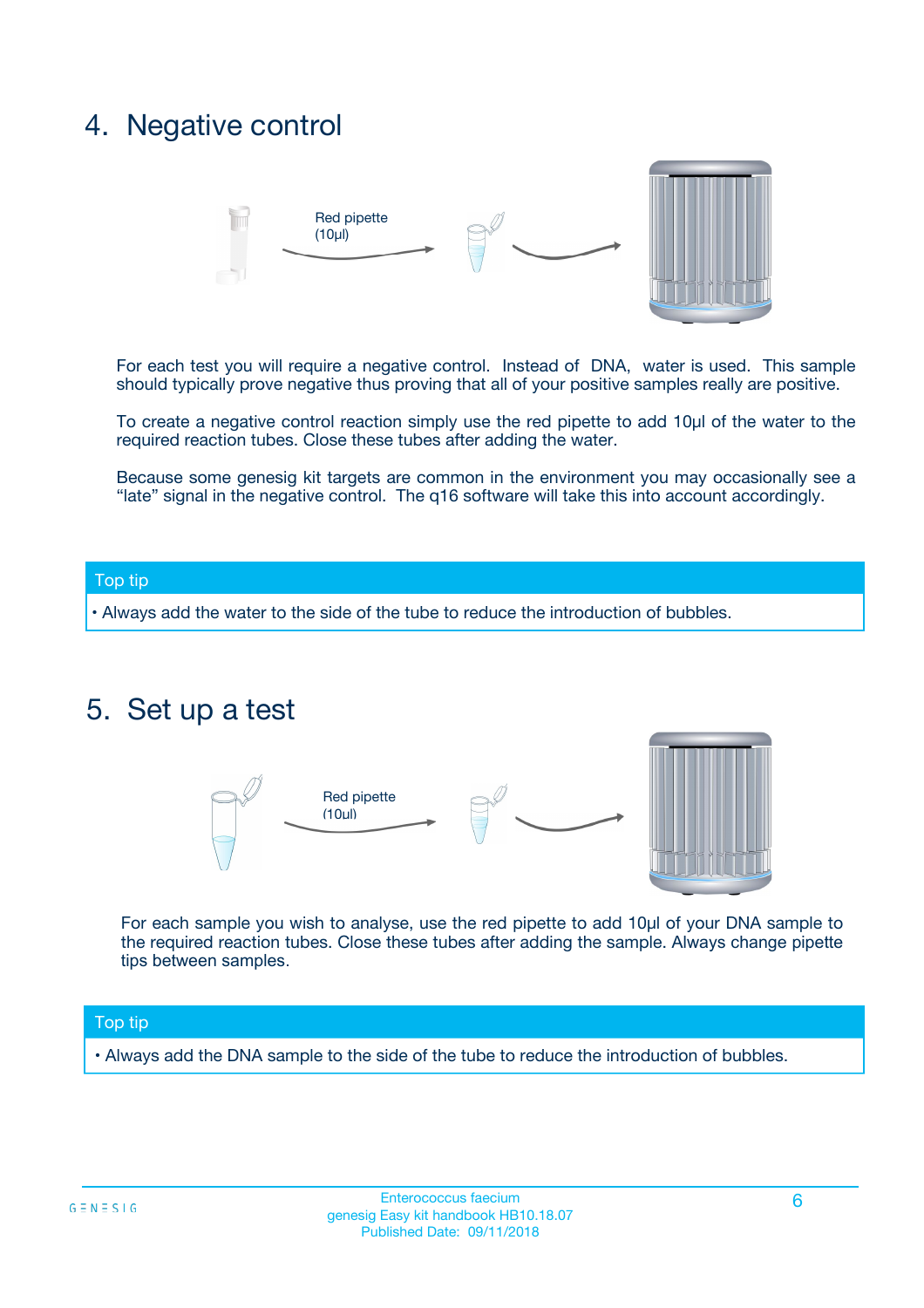## 6. Positive control



Use the blue pipette to transfer 1000µl (2 x 500µl) of template preparation buffer into the positive control template tube. Cap and shake tube to mix.

Each time you run a test you will require a positive control. This is a small portion of DNA from your target of interest. It serves two purposes:

1. It will always test positive so it shows that everything is working as it should be.

2. The q16 software knows how much DNA is present in the positive control. So it can automatically compare your sample of interest with the positive control to calculate the amount of target DNA in your sample.

To create a positive control reaction, simply use 10µl of the positive control instead of your DNA sample.



Take great care when setting up your positive control. The positive control template has the potential to give you a false positive signal in your other samples. Set positive controls up last after all other sample tubes are closed. Always change pipette tips between samples. You may even choose to set up positive controls in a separate room.

#### Top tip

**•** Always add the positive control to the side of the tube to reduce the introduction of bubbles.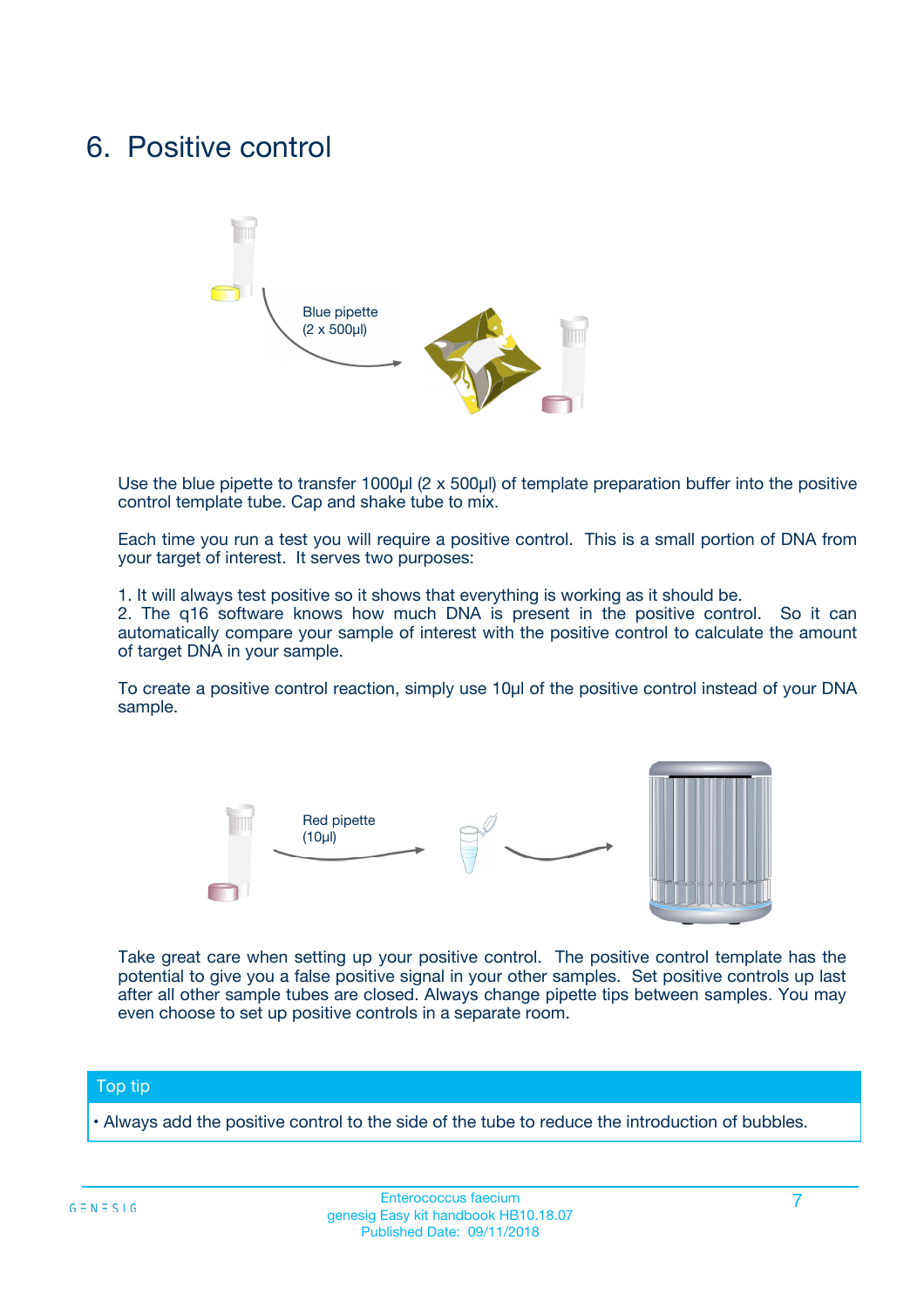# 7. Running the test

Place the tubes into the correct positions in your q16 as defined by the software, this may include positioning of empty tubes to ensure that the q16 lid is balanced. The run can then be started.

| genesig q16 PCR software - 1.2                                               |                                     | $\Box$                                                                                  |
|------------------------------------------------------------------------------|-------------------------------------|-----------------------------------------------------------------------------------------|
| Unsaved (New Experiment 2<br>$\vert \cdot \vert$<br><b>Open Experiments:</b> | <b>D</b> Open<br>Save<br>$\Box$ New | Save As<br><b>C</b> Close<br>$G \equiv N \equiv S \mid G$<br><b>&amp; Configuration</b> |
| Setup<br><b>Results</b><br><b>Stages:</b>                                    |                                     |                                                                                         |
| <b>Notes</b>                                                                 | Samples                             | <b>Tests</b>                                                                            |
| <b>Name and Details</b>                                                      | Color<br>Name                       | Note<br>Color<br>Note<br>Name                                                           |
| New Experiment 2017-10-26 11:06                                              | Sample 1                            | ع<br>条<br>Test 1                                                                        |
| Kit type: genesig® Easy Target Detection kit                                 | Sample 2                            |                                                                                         |
| Instrument Id.:                                                              | Sample 3                            | $\qquad \qquad \blacksquare$<br>$\qquad \qquad \blacksquare$                            |
| Run Completion Time:                                                         | Sample 4                            |                                                                                         |
| <b>Notes</b>                                                                 | Sample 5<br>A<br>v                  | $\triangle$<br>4<br>$\oplus$<br>₩                                                       |
| <b>Well Contents</b>                                                         |                                     | <b>Run</b>                                                                              |
| Pos.<br>Test                                                                 | Sample                              | <b>Run Status</b>                                                                       |
| Test 1<br>-1                                                                 | <b>Negative Control</b>             | $\blacktriangle$                                                                        |
| $\overline{2}$<br>Test 1                                                     | <b>Positive Control</b>             |                                                                                         |
| $\overline{\mathbf{3}}$<br>Test 1                                            | Sample 1                            | Show full log                                                                           |
| Test 1<br>$\overline{4}$                                                     | Sample 2                            |                                                                                         |
| 5<br>Test 1                                                                  | Sample 3                            | <b>Run Control</b>                                                                      |
| 6<br>Test 1                                                                  | Sample 4                            |                                                                                         |
| $\overline{7}$<br>Test 1                                                     | Sample 5                            |                                                                                         |
| 8                                                                            |                                     | $\triangleright$ Start Run<br>Abort Run                                                 |
| <b>JOD FURTY TUDE TO BUILDED IN</b>                                          |                                     | $\overline{\mathbf{v}}$                                                                 |

#### Top tip

- Before loading tubes into the q16, check for bubbles! Flick the bottom of the tubes to remove any bubbles that may have formed during the test setup.
- Apply centrifugal force with a sharp wrist action to ensure all solution is at the bottom of the reaction tube.
- When repeating a test you can use a previous file as a template by clicking 'open' then selecting File name > Files of Type > Experiment file as template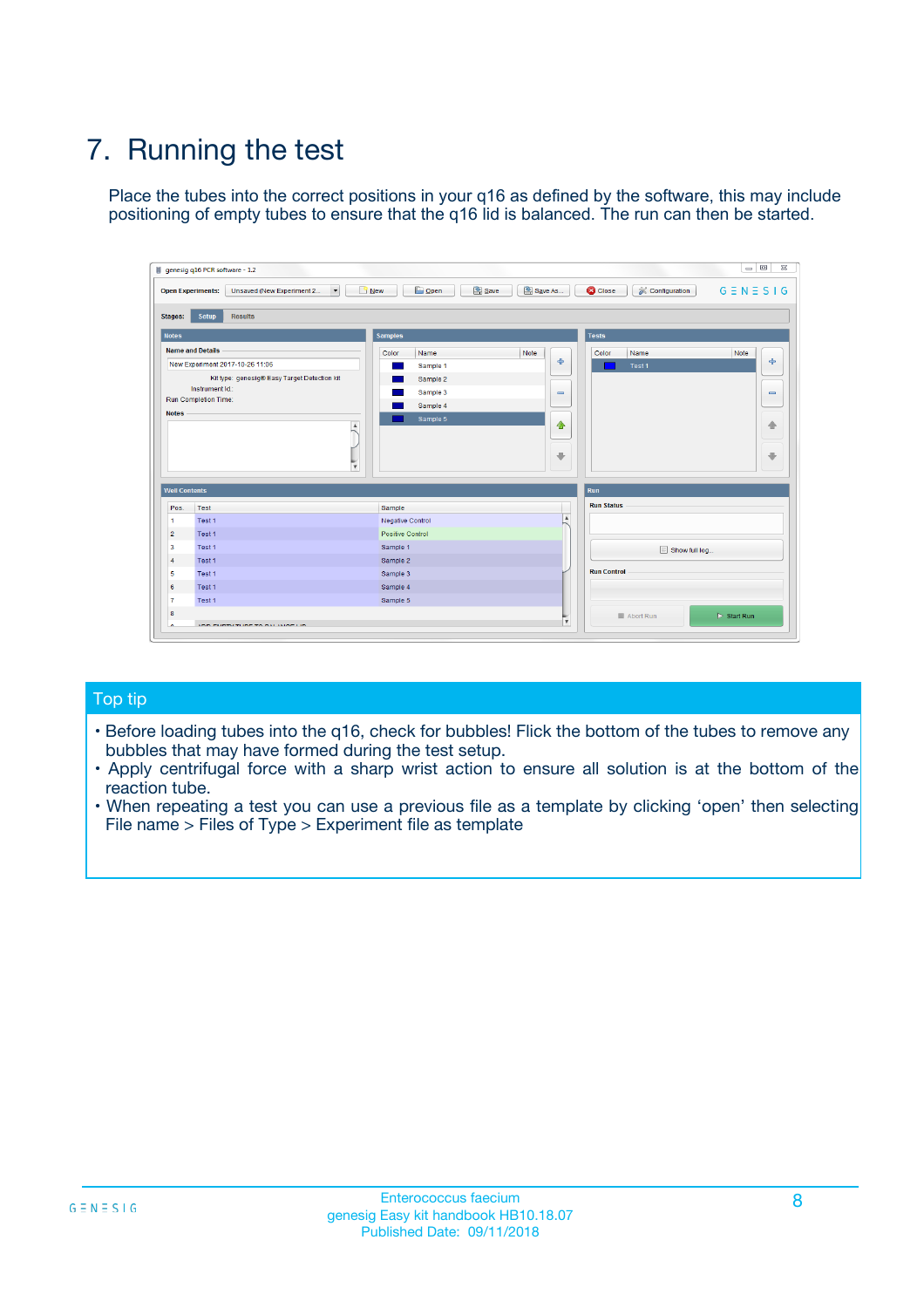## What do my results mean?

Analysis of your data is carried out automatically by the genesig q16. The following information is designed to help you fully understand a result or to troubleshoot:

### "Positive"

#### **Explanation**

Your sample has produced a positive result. Your target of interest is present and you can use the reported quantity.

"Negative"

#### **Explanation**

Your sample has produced a negative result. The target is not present in your sample.

### "Test contaminated"

#### **Explanation**

The Negative Control should be completely free of any DNA. If you see this error message it means that at some point during the setup, the Negative Control has been contaminated with DNA and has given a positive signal. This contamination has invalidated the test. The Positive Control and your test samples are both possible sources of contaminating DNA. The genesig q16 reaction tubes from previous runs will also contain very high amounts of DNA so it is important that these are carefully disposed of after the run is completed and NEVER OPENED. It may be the case that your kits have become contaminated which will lead to the same problem occurring repeatedly.

#### **Solutions**

1. Clean your working area using a commercial DNA remover solution to ensure the area is DNA free at the start of your run and re-run the test

2. If the problem persists then the kit has become contaminated and it will have to be discarded and replaced with a new kit. When you open the new kit, run a simple test to show that changing the kit has solved the problem. Prepare a test which includes only the Positive Control, the Negative Control and one 'mock sample'. For the 'mock sample' add water instead of any sample DNA. The result for the Negative Control and the mock sample should be negative indicating that contamination is no longer present.

#### **Preventive action**

An ideal lab set-up has a 'Clean area' where the test reagents are prepared and a 'sample area' where DNA samples and the Positive Control template are handled. The best workflow involves setting up all the test components (excluding the positive control template) in the clean area and then moving the tests to the sample area for sample and Positive Control addition. If this method is followed then the kit components are always kept away from possible sources of contamination. For extra security the Negative Control can be completely prepared and sealed in the clean area. All work areas should be decontaminated regularly with DNA remover.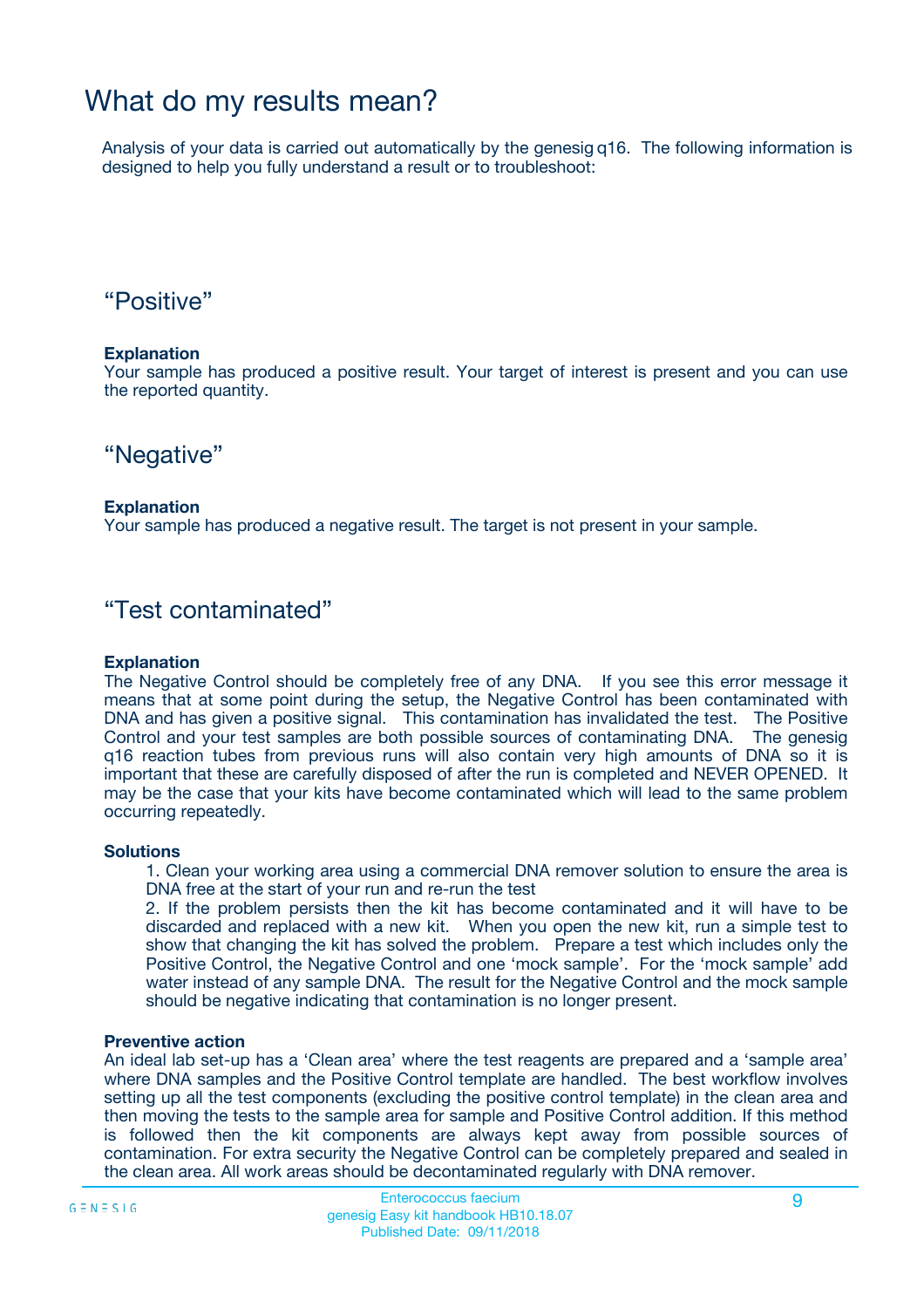### "Sample preparation failed"

#### **Explanation**

The test has failed because the quality of the sample was not high enough. The Internal Extraction Control component identifies whether the sample has been prepared correctly and is of suitable quality. This error message means that this quality control test has failed and the sample quality is not high enough for analysis.

#### **Solutions**

- 1. Check the sample preparation protocol for any user errors then repeat.
- 2. Poor quality samples can result from overloading the sample preparation protocol with too much starting material. Try reducing the amount of starting material then repeat.

3. Failing to add the Internal extraction Control DNA to your sample during the sample preparation protocol can also lead to a reported result of "sample preparation failed". Ensure that this step has not been overlooked or forgotten. If your samples are derived from an archive store or from a process separate from your genesig Easy extraction kit; you must add 5µl of Internal Extraction Control DNA into each 0.5ml of your sample to make it suitable for use on the q16.

### "Positive result, poor quality sample"

#### **Explanation**

The test is positive so if you are only interested in obtaining a 'present or absent' answer for your sample then your result is reliable. However, the test contains an Internal Extraction Control component that identifies if the sample is of high quality. This quality control test has failed and the sample is not therefore of high enough quality to accurately calculate the exact copy number of DNA present. If you require quantitative information for your sample then proceed with the solutions below.

#### **Solution**

For appropriate solutions, read the "Sample preparation failed" section of this handbook.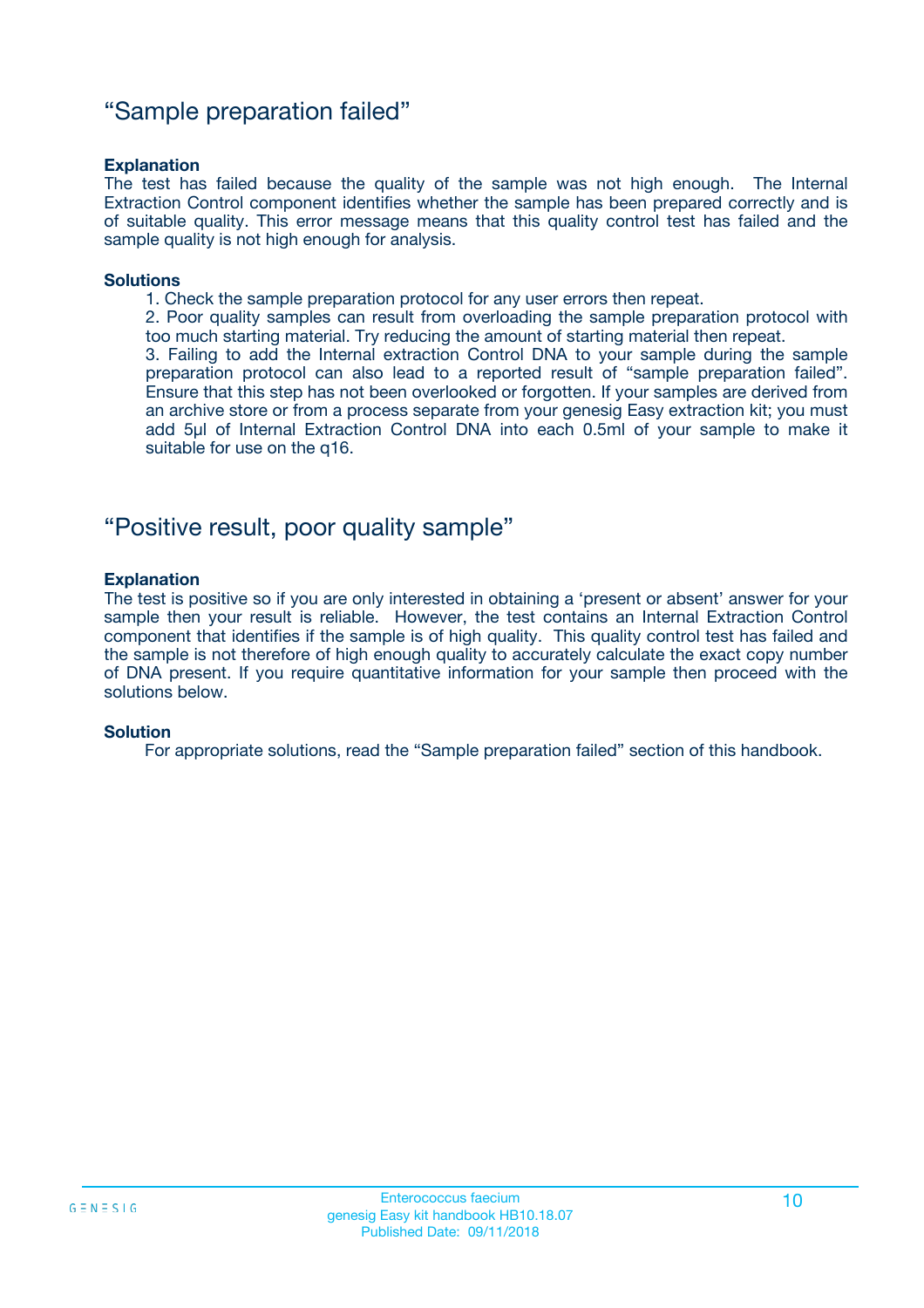### "Test failed"

#### **Explanation**

The test has failed because the Positive Control has not worked. The Positive Control is present to show that all aspects of the test are working correctly together. When this control test fails, the test as a whole is invalidated. This finding indicates that a problem has occurred in the reaction set-up part of the experiment and has nothing to do with sample preparation.

#### **Solutions**

- 1. Check the entire workflow and test set-up to look for any user errors, then repeat the test e.g. have the right colour pipettes and solutions been used with the correct tubes?
- 2. Ensure the positive and negative controls are inserted into the correct wells of your q16.

3. A component of the test may have 'gone off' due to handing errors, incorrect storage or exceeding the shelf life. When you open a new kit, run a simple test to show that changing the kit has solved the problem. Prepare a test which includes only the Positive Control, the Negative Control and one 'mock sample'. For the 'mock sample' add internal control template instead of any sample DNA. If the Positive Control works, the mock sample will now be called as a negative result.

### "Test failed and is contaminated"

#### **Explanation**

The Positive Control is indicating test failure, and the Negative Control is indicating test contamination. Please read the "Test Failed" and "Test contamination" sections of this technical support handbook for a further explanation.

#### **Solution**

For appropriate solutions, read both the "Test failed" and "Test contaminated" sections of this handbook.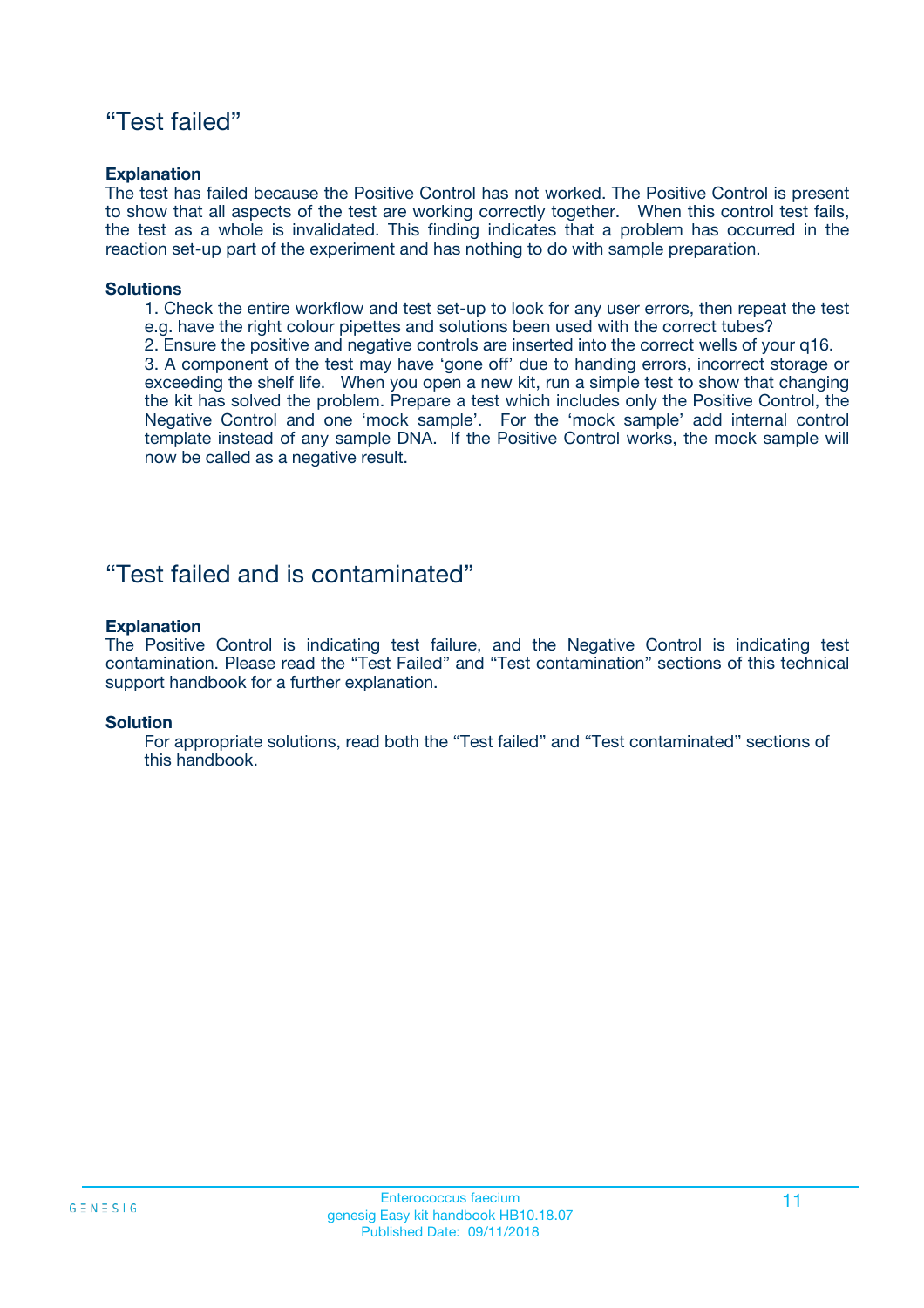# Enterococcus faecium

E. faecium is a Gram-positive, non-motile bacterium of spherical shape that occurs in pairs or chains. The DNA genome of approximately 2.8 Mbp has a circular organisation with several plasmids. These plasmids are thought to play a role in antibiotic resistance by conjugation. This bacterium is a facultative anaerobe that usually inhabits the gastrointestinal tract of many animal species. However, it can colonise the urinary tract or open wounds causing infection. Strains of E. faecium found in clinical isolates are often found to possess enterococcal surface proteins (Esp) that participate in bacterial aggregation and the formation of biofilms.

The bacteria can survive for long periods of time on many surfaces and in environments including soil. E. faecium can also withstand temperatures of 10-45°C and acidic or basic environments. From any surface the bacteria can be transferred to skin where it infects any open wound. E. faecium has a highly significant role in nosocomial infections resulting in bacteremia when hospital surfaces are not thoroughly sterilised. The expression of Esp gene aids this by increasing the ability to bind to hospital instruments in the bio-film configuration. Conjugation of plasmids has lead to multi-drug resistance including resistance to the antibiotic Vancomycin.

Infection by E. faecium can lead to nosocomial bacteremia, surgical wound infection, endocarditis and urinary tract infections depending on how the patient was initially infected.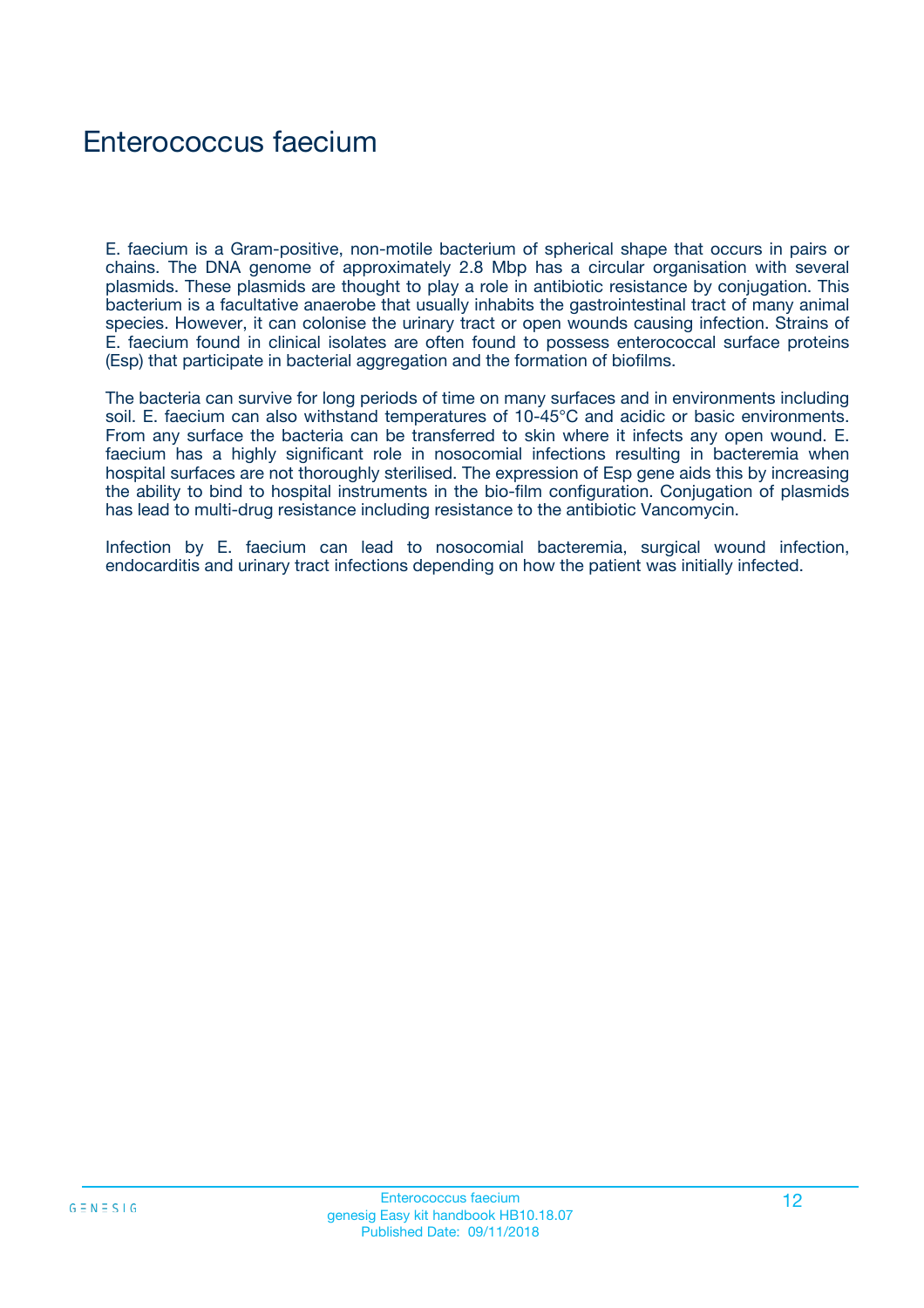# **Specificity**

The Primerdesign genesig Kit for Enterococcus faecium (E.faecium) genomes is designed for the in vitro quantification of E.faecium genomes. The kit is designed to have a broad detection profile. Specifically, the primers represent 100% homology with over 95% of the NCBI database reference sequences available at the time of design.

The dynamics of genetic variation means that new sequence information may become available after the initial design. Primerdesign periodically reviews the detection profiles of our kits and when required releases new versions.

The primers have 100% homology with over 95% of Enterococcus faecium reference sequences included in the NCBI database (AF417582.1 and AY315820.1) and have low homology to other Enterococcus, Lactococcus and Streptococcus strains.

If you require further information, or have a specific question about the detection profile of this kit then please send an e.mail to enquiry@primerdesign.co.uk and our bioinformatics team will answer your question.